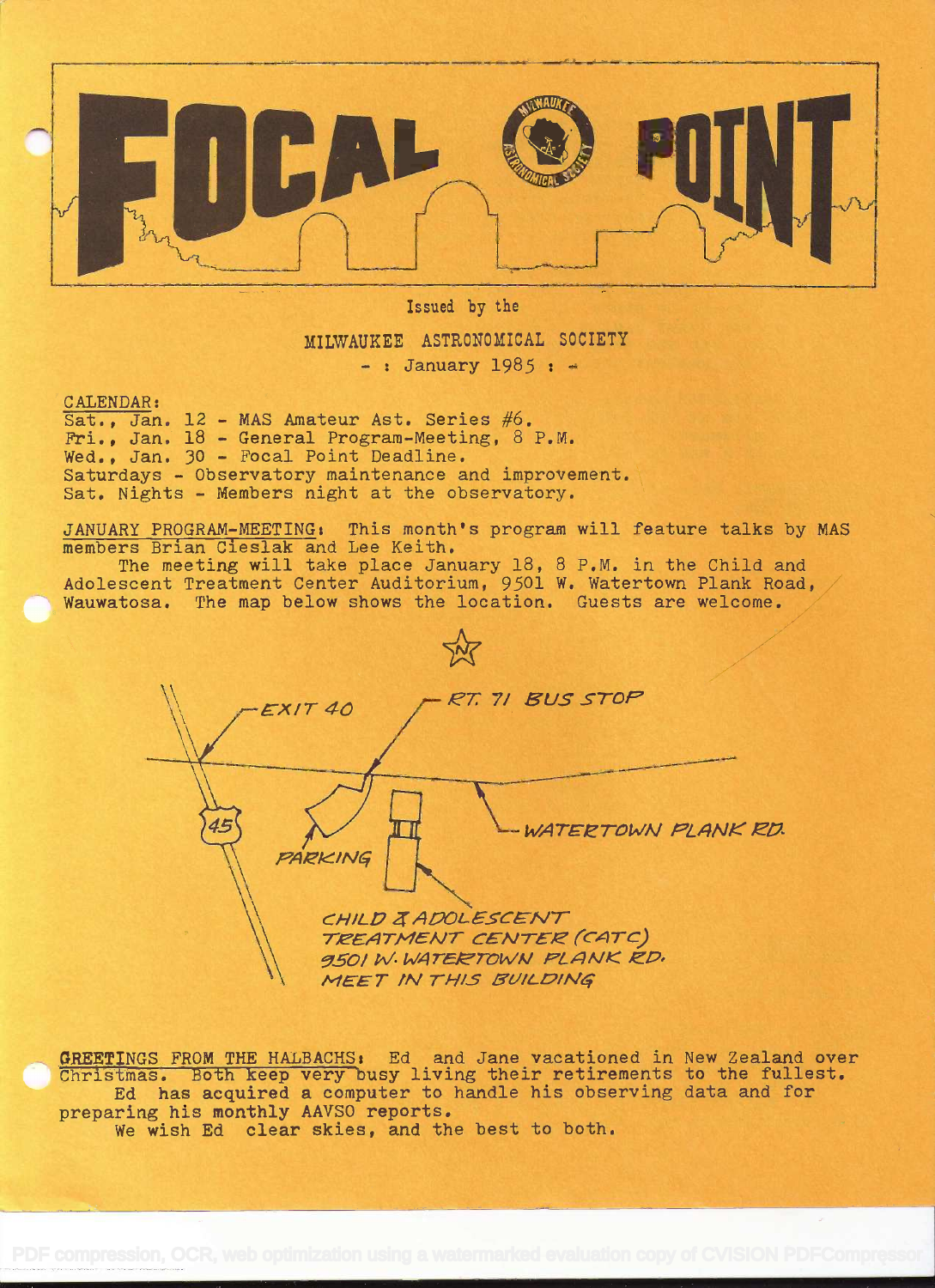SERIES A SUCCESS: The observational astronomy classes entitled 'The MAS Amateur Astronomer's Series," presented by Lee Keith, were so well received that they will be repeated in spring due to popular request. The final classes of the series entitled "The Small, the Faint, and the Diffuse: Locating Celestial Objects" will be presented Saturday, January 12, 7:30 PM at the observatory. Previous programs covered selection, use, and care of telescopes, accessories, and reading the celestial road map. They were geared for members with little or no experience, and required no admission fee.

To make the future series even more popular and interesting, Lee is calling for MAS members who have expertise in a particular field of amateur astronomy to share this know-how by leading a class. Suggested topics include solar system objects, photography, eclipses, variable and double stars, near and deep sky observing, comets, telescope making, or anything else the amateur should know. The classes should be on an introductory level.

Lee wants MAS people to be involved. Sharing your knowledge is a good way. Call him at 962-2856, 961-8752, or write to 1230 E. Singer Circle. Apt. 106, Milwaukee 53212.

Here is a way to receive by giving.

INVOLVEMENT: Here is some food for thought submitted by MAS President Peter Smitka.

## INVOLVEMENT

Are you an active member, the kind that would be missed, Or are you just content that your name is on the list? Do you attend the meetings. and mingle with the flock, Or do you usually stay at home, and criticize and knock? Do you take an active part, to help the work along, Or are you satisfied to be the kind who just belongs? Do you ever work on committees, to see there is no trick, Or leave the work to just a few and gripe about the clique? So come to meetinqs ofetn, and help with hands and heart. Don't just be a member, but take an active part. Think this over, friend . . . you know right from wrong. Are you an ACTIVE member, or do you just belong?

Author Unknown

NEW MEMBERS recently added to the MAS roster are Robert Hartl, New Berlin; Linda Hense, New Berlin, and Michael Nielsen, Pewaukee.

We hope they attend the January Program-Meeting so we can meet them and say hello:

THANKS to MAS member Jim Greenwald for another sizeable monetary donation to the Society. Every dollar will be used where it will do the most good. On a related note, photographs of the new 26" telescope and a letter

will be sent to all major contributors to the Telescope Fund.

The MAS Officers and Directors appreciate ALL of the contributions of funds and efforts received to date.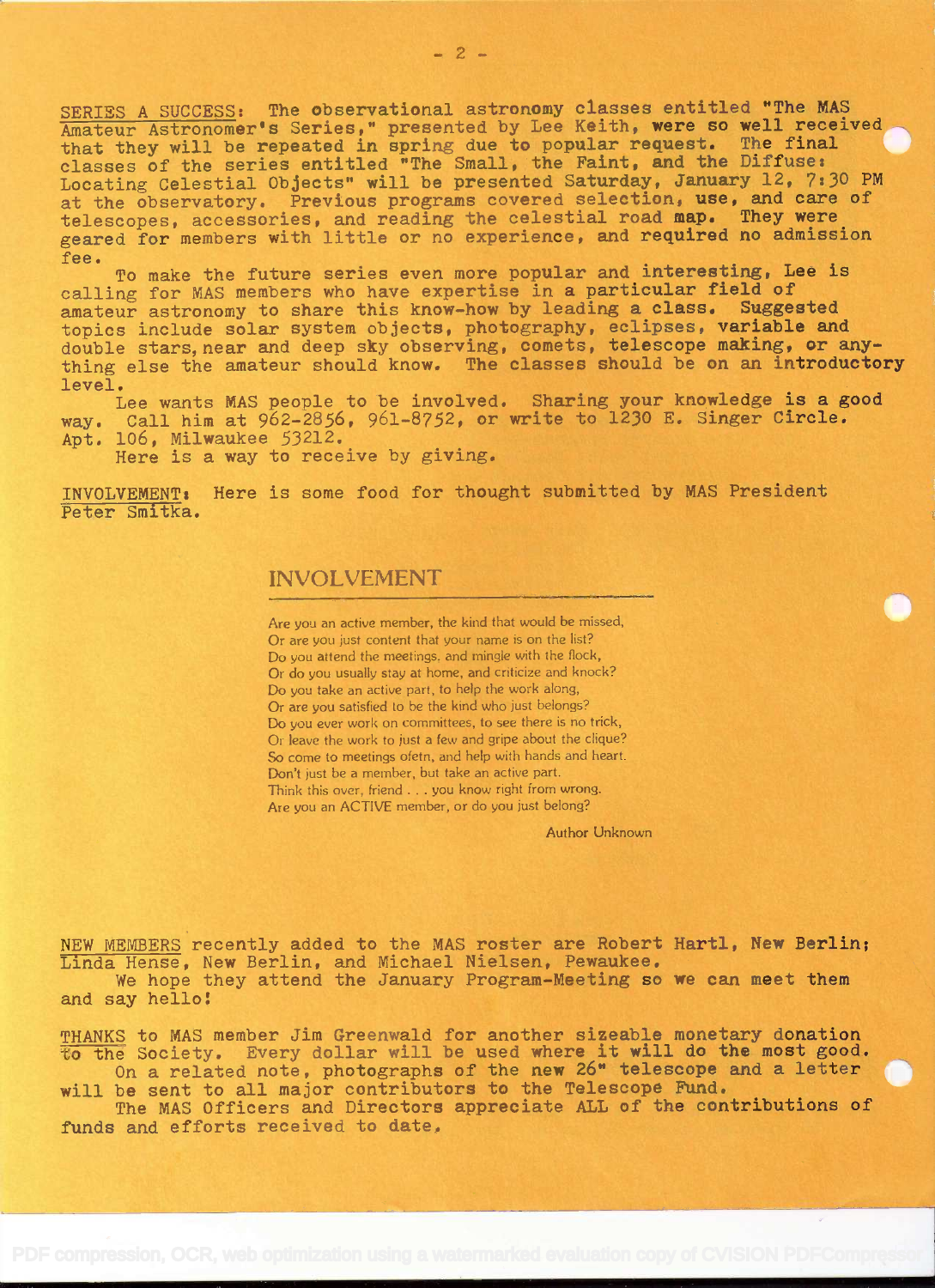GRAZES: Interested MAS members are invited to join expeditions to observe the following grazing occultations.

| <b>DATE</b>                                                                   | TIME  | MAG.              | % SUNLIT | CUSP ANGLE |
|-------------------------------------------------------------------------------|-------|-------------------|----------|------------|
|                                                                               | 12:18 | 6.3               |          | 3.80N      |
|                                                                               | 7:04  |                   |          |            |
|                                                                               | 8:02  | $\frac{4.5}{7.7}$ |          | 4.30N      |
| $\begin{array}{c} 770 - 1 \\ 3/25 - 26 \\ 4/22 - 23 \\ 4/29 - 30 \end{array}$ | 10:46 |                   | 7        | 9.50N      |

More information will follow.

A graze occurs when the Moon passes a star so closely that the star intermittently disappears and reappears as the Moon's mountains and valleys pass by.

WANTED: A Time Cube in good condition. Please call Nick Nichols at  $542 - 2055.$ 

GENERAL OBSERVATORY NEWS: Once again, please keep the toilet and darkroom doors closed! Not only can the toilets freeze, but your MAS electric bill will double. When securing the parking lot chains, slip the end chain link through a chain link and then affix the lock through the end link so that the strain is on the chain link and not on. the lock shank. Be sure the keyhole faces down so that rain and snow cannot enter and freeze.

26" TELESCOPE UPDATE: Dome is almost completely waterproofed. Don't drive shutter all the way up or it will bind. Working on belt drive. Don't use 'scope manually if drive is assembled.

MAS LIBRARY EXPANDS: Owing to Librarian John Wiesen's application for MAS membership in the Astronomy Book Club, the MAS library will receive the "Burnham Celestial Handbook" volumes. We also have added the first sixteen issues of "Telescope Making." If anyone wants to donate issues 17 through 20, please send them to Treas. Jim Toeller, Members may sign out MAS library books. The library is located at the observatory.

COMET HALLEY NEWS: Comet Halley will cross Jupiter's orbit Jan. 10, Mars' orbit Nov. 29, and Earth's orbit Jan. 1, 1986. It's getting much brighter, and amateur instruments should see it in early 1985.

Comet Halley may have an irregular surface owing to an irregular shape or light and dark patches according to Caltech and MIT viewers. It also may be rotating. It has a reddish hue, and, at present, no coma.

## MEMBER'S NIGHT KEYHOLDERS:

|                                                                             |  |  | Jan. 12 V. Tangney | $327 - 7976$                                                             |  |  | Feb. 2 P. Borchardt | 445-1181 |  |  |
|-----------------------------------------------------------------------------|--|--|--------------------|--------------------------------------------------------------------------|--|--|---------------------|----------|--|--|
|                                                                             |  |  | 19 H. Auchter      | $542 - 2158$                                                             |  |  | 9 R. Berry 442-4267 |          |  |  |
|                                                                             |  |  |                    | 26 J. Asztalos 258-5626 16 W. Collins 255-4169                           |  |  |                     |          |  |  |
|                                                                             |  |  |                    | Saturday night is member's night at the observatory. All members are     |  |  |                     |          |  |  |
| invited to come out to observe, learn how to use the equipment available,   |  |  |                    |                                                                          |  |  |                     |          |  |  |
|                                                                             |  |  |                    | or just chat. Call the keyholder the Fri. before his night - cancel Sat. |  |  |                     |          |  |  |
| if necessary. Keyholder should report anyway. He will also oversee tours    |  |  |                    |                                                                          |  |  |                     |          |  |  |
| during the week ending with his assigned night. Mr. J. Toeller $(352-7144)$ |  |  |                    |                                                                          |  |  |                     |          |  |  |
| will act on requests.                                                       |  |  |                    |                                                                          |  |  |                     |          |  |  |

 $-$  : FULL SNOW MOON TUESDAY, FEBRUARY  $5 : -$ 

FEBRUARY FOCAL POINT DEADLINE - WEDNESDAY, JANUARY 30, 1985